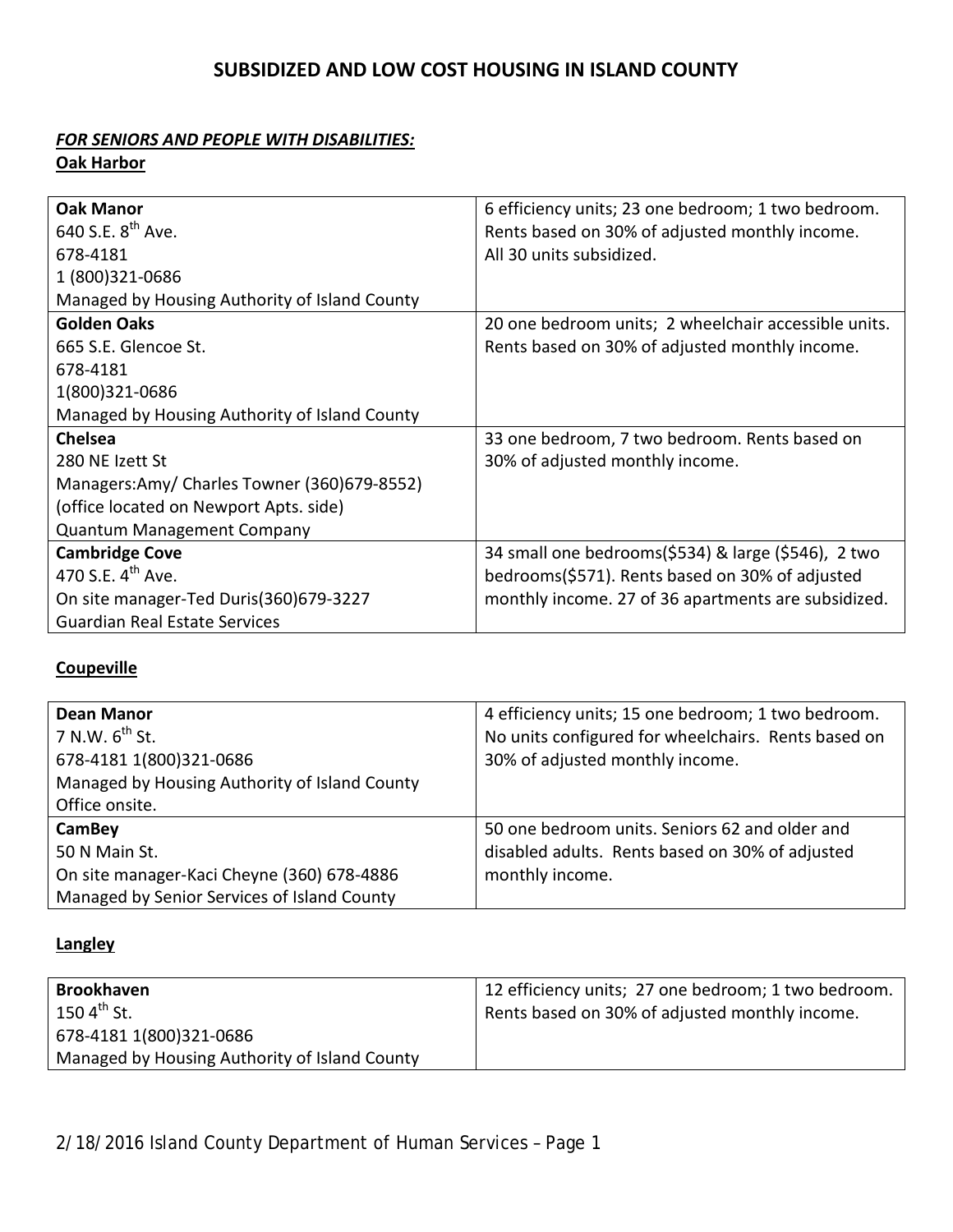#### *FOR FAMILIES AND SENIORS:*

| <b>Oak Harbor</b>                                   |                                                       |
|-----------------------------------------------------|-------------------------------------------------------|
| <b>Commodore Apartments (mgr. at Oak Bay St.)</b>   | 4 one bedroom (\$490), 16 two bedroom(\$571), 6       |
| 151 S Oak Harbor St.                                | three bedrooms (\$632). 3 three bedroom               |
| Manager, Dorothy Johnson (360) 240-9828             | townhouses (\$647). 29 total units, rental assistance |
| Minimum rents listed                                | available on 12 units. Two of the one bedroom units   |
| Single people allowed                               | are configured for wheelchairs.                       |
| Guardian RE Services Management Co.                 |                                                       |
| <b>Seagate Apartments (mgr. at Oak Bay Station)</b> | 4 one bedroom (\$419), 12 two bedroom (\$454)         |
| 141 SW 6 <sup>th</sup> Ave                          | apartments. Rental assistance available on 3 units.   |
| Manager, Dorothy Johnson (360) 240-9828             | No wheelchair configured units.                       |
| Minimum rents listed                                |                                                       |
| Single people allowed                               |                                                       |
| Guardian RE Services Management Co.                 |                                                       |
| <b>Harbor Ridge</b>                                 | 6 one bedroom(\$633), 24 two bedroom (\$658), 2       |
| 950 N Oak Harbor St.                                | three bedroom apartments(\$688). Rent based on        |
| On site manager-Heidi(360)679-0494                  | 30% of adjusted monthly income. 6-12 month wait for   |
| All units are rental assistance                     | rent assistance apts.                                 |
| Single people allowed                               |                                                       |
| Guardian RE Services Management Co.                 |                                                       |
| <b>Fir Village</b>                                  | 4 one bedroom(\$550), 20 two bedroom (\$585),         |
| 869 N Oak Harbor St.                                | 5 three bedroom (\$630). Rent assistance on 28 units. |
| On site manager-Pam Gomsrud(360)679-2333            | Two of the one bedroom units are configured for       |
| Minimum rents listed                                | wheelchairs. 6 units set aside for homeless. Must     |
| Single people allowed                               | certify thru agency.                                  |
| Ad-West Realty Management Co.                       |                                                       |
| <b>Harbor Village</b>                               | 8 one bedroom(\$589), 12 two bedroom(\$739),          |
| 55 SW 6 <sup>th</sup> Ave.                          | 8 three bedroom apartments(\$968). 1wheelchair        |
| On site manager-Beverly(360)675-2877                | configured unit. Rent based on 30% of adjusted        |
| Single people allowed                               | monthly income. All 28 units subsidized. (New         |
| <b>Quantum Management Company</b>                   | Owners. Total refurbishment going on)                 |
| <b>Newport Apartments</b>                           | 11 two bedroom, 5 three bedroom apartments. One       |
| 280 NE Izett                                        | of the two bedroom units is configured for            |
| On site mgr-Amy/ Charles Towner(360)679-8552        | wheelchairs. Rent based on 30% of adjusted monthly    |
| No singles unless over age 62 or with disability    | income. All units subsidized.                         |
| <b>Quantum Management Company</b>                   |                                                       |
| <b>Oak Harbor Estates</b>                           | 8 one bedroom (\$551), 18 two bedroom (\$584), 16     |
| 191 NE Ernst St.                                    | three bedroom (\$640) apartments. Rental assistance   |
| 675-1222 On site manager                            | available on 35 units.                                |
| Minimum rents listed                                |                                                       |
| Single people allowed                               |                                                       |
| <b>Mercy Housing Management Group</b>               |                                                       |
| <b>Southcenter Apartments</b>                       | 8 one bedroom (\$550), 18 two bedroom (\$575-\$665),  |
| $601$ SE $8^{\text{th}}$ Ave                        | 2 three bedroom (\$750-795) apartments. No rental     |
| On site manager-Yvonne VanCliff(360)679-1571        | assistance available. 2 two bedroom units are         |
| Minimum rents listed                                | wheelchair accessible.                                |

2/18/2016 Island County Department of Human Services – Page 2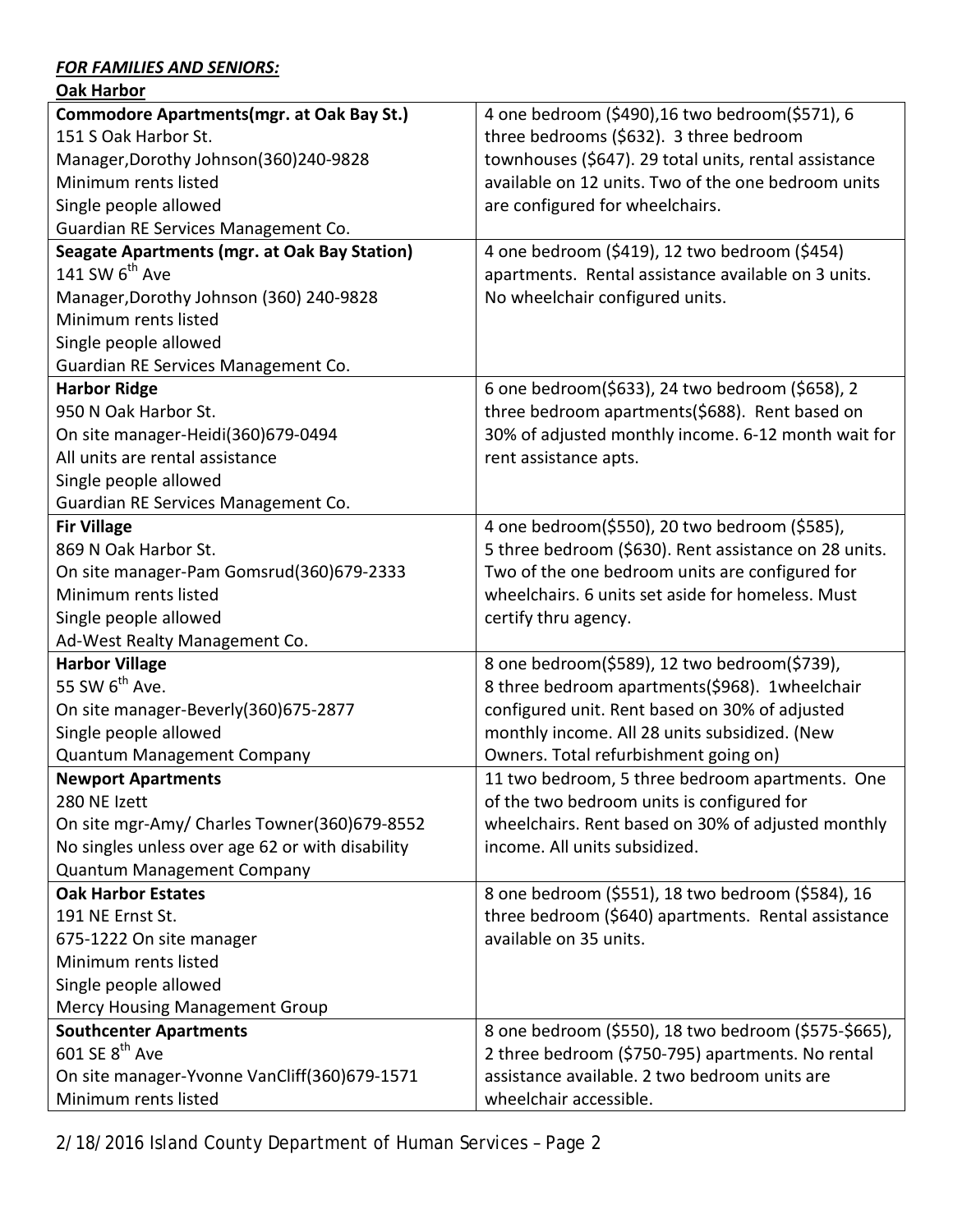| Single people allowed                             |                                                        |
|---------------------------------------------------|--------------------------------------------------------|
| Island Property Management Co.                    |                                                        |
|                                                   |                                                        |
| <b>Harbor Heights Apartments</b>                  | 4 one bedroom(\$550), 22 two bedroom (\$610), and 9    |
| 31 NW Crosby Ave                                  | three bedroom (\$650) apartments. Rental assistance    |
| On site manager-Judy Gonzales (360)679-6671       | available for 16 units. 1 of the one bedroom, and 1 of |
| Minimum rents listed                              | the two bedroom units are configured for               |
| Single people allowed                             | wheelchairs.                                           |
| Diamond Management Inc.                           |                                                        |
| <b>Madrona Manor Apartments</b>                   | 8 one bedroom (\$615), 26 two bedroom (\$695), 16      |
| 1006 Swantown Road                                | three bedroom (\$770) apartments                       |
| On site manager-Pam(360)240-1606 (or call Pam at  |                                                        |
| Lexy Manor - (360)279-2155)                       |                                                        |
| Minimum rents listed                              |                                                        |
| Manor Properties Management Co.                   |                                                        |
| <b>Lexy Manor Apartments</b>                      | 1 bedroom/ 1+ person (\$553), 2 bedrooms /3 persons    |
| 300 NE 7 <sup>th</sup> Ave.                       | (\$658), 3 bedrooms/4+ persons (\$754)                 |
| On site manager-Pam(360) 279-2155 (or call Pam at | Water/sewer/garbage included in rent. Open play        |
| Madrona Manor Apts. (360)240-1606)                | area for kids and close to city parks                  |
| Manor Properties Management Co.                   |                                                        |
|                                                   |                                                        |
| <b>Oak Bay Station Apartments</b>                 | 13 one bedroom (\$656), 39 two bedroom (\$733), 30     |
| 135 NE Barron Drive                               | three bedroom (\$795) Rental assistance available on   |
| On site manager-Dorothy Johnson(360)240-9828      | 26 units.                                              |
| <b>Current rents listed</b>                       |                                                        |
| <b>Guardian Management Company</b>                |                                                        |

# **Coupeville**

| <b>Madrona Valley Apartments</b>            | 6 one bedroom (\$560), 14 two bedroom (\$625) and 4   |
|---------------------------------------------|-------------------------------------------------------|
| 204 N Main St.                              | three bedroom (\$705) apartments. Rental assistance   |
| On site manager, Cindy Young (360) 678-3522 | available for 16 units. 1 of the one bedroom and 1 of |
| Minimum rents listed                        | the two bedroom units are configured for              |
| Single people allowed                       | wheelchairs.                                          |
| Quantum Management Services Inc.            |                                                       |

## **Langley**

| Saratoga Terrace                        | 8 two bedroom flats, 12 two bedroom townhouses         |
|-----------------------------------------|--------------------------------------------------------|
| 350 Manchester Way                      | (\$705) and 2 three bedroom (\$800). Rental assistance |
| On site manager (D-3)- Michael Thompson | available on 16 units. 2 of the two bedroom units are  |
| $(360)$ 221-6911                        | configured for wheelchairs.                            |
| Minimum rents listed                    |                                                        |
| No single people allowed                |                                                        |
| Quantum Management Services Inc.        |                                                        |